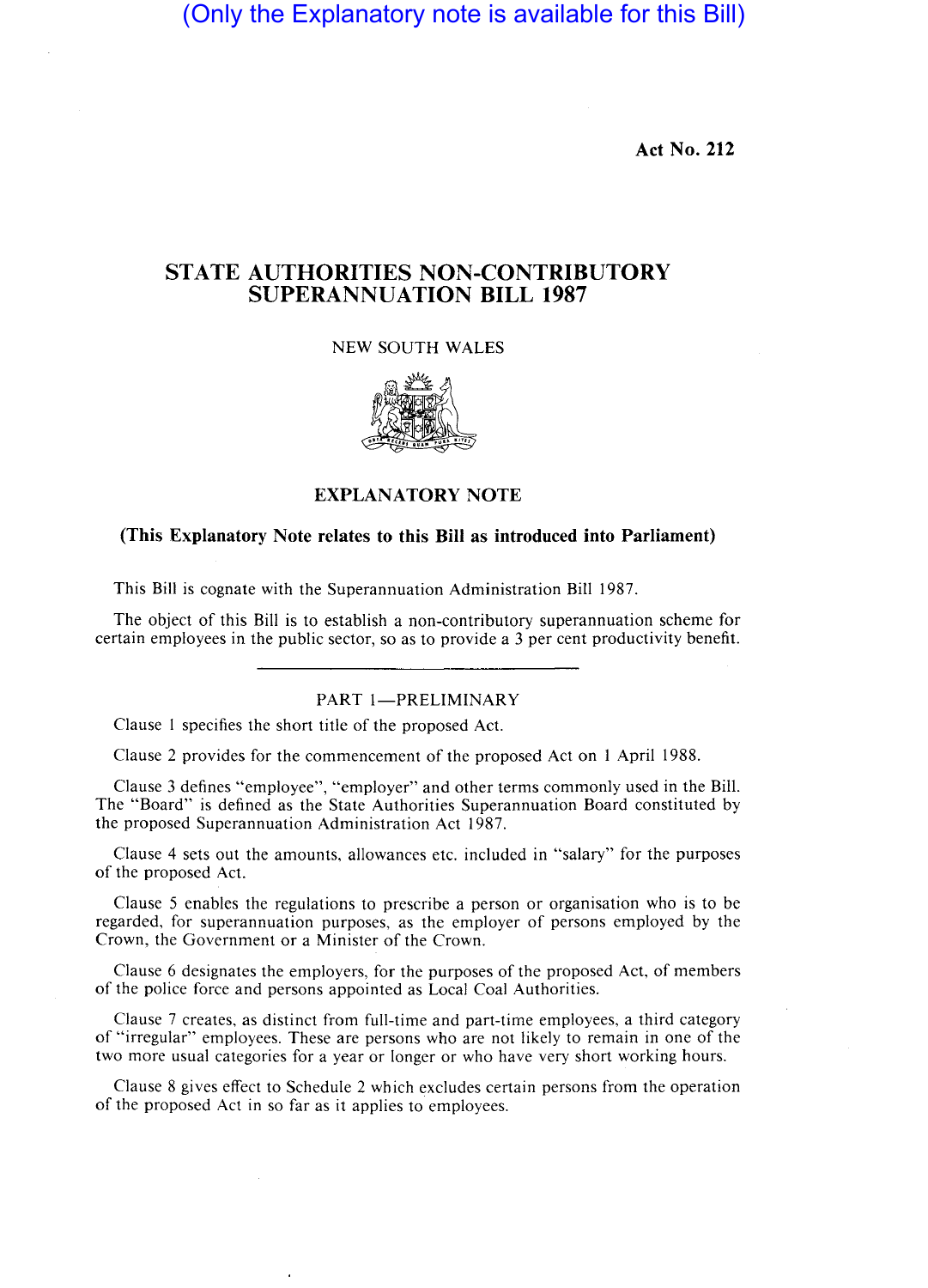#### PART 2-FUNDS

Clause 9 enables the Board to establish funds, accounts and reserves for the purposes of the proposed Act.

Clause 10 provides for the establishment within any fund of a separate employer reserve in relation to individual employers or groups of employers.

Clause II provides for accounts and reserves to be periodically adjusted having regard to the income of the funds and other matters.

Clause 12 provides for the appropriate crediting and debiting of any funds, accounts and reserves established under the proposed Act.

Clause 13 provides for periodic actuarial investigation of funds established under the proposed Act.

#### PART 3-CONTRIBUTIONS BY EMPLOYERS

Clause 14 provides for the contributions payable by employers named in Part 1 of Schedule I (The Crown and other employers not mentioned in clauses 15 and 16).

Clause 15 provides for the contributions payable by employers named in Part 2 of Schedule I (Local government and other employers).

Clause 16 provides for the contributions payable by employers named in Part 3 of Schedule I (Hospitals and other bodies).

Clause 17 enables regulations to be made in relation to the contributions payable in respect of irregular employees referred to in clause 7.

Clause 18 provides for the calculation of contributions on the basis of contribution periods.

Clause 19 provides for a transfer of amounts between employers in respect of contributors who transfer from the service of one employer to another.

Clause 20 provides for the payment of contributions under the proposed Act into such funds, accounts or reserves as the Board determines.

### PART 4-BENEFITS

Clause 21 defines certain terms relating to benefits.

Clause 22 specifies the basic benefit provided by the proposed Act for employees other than irregular employees and enables regulations to be made in relation to irregular employees' basic benefits.

Clause 23 prescribes the circumstances in which the basic benefit is payable immediately. These are exit after the age of 55 or on earlier death or total disability.

Clause 24 provides for preservation and payment of the basic benefit in circumstances other than those mentioned in clause 23.

Clause 25 makes machinery provisions respecting preserved benefits.

Clause 26 allows the Board to pay interest, at its discretion, on benefits paid under the proposed Act.